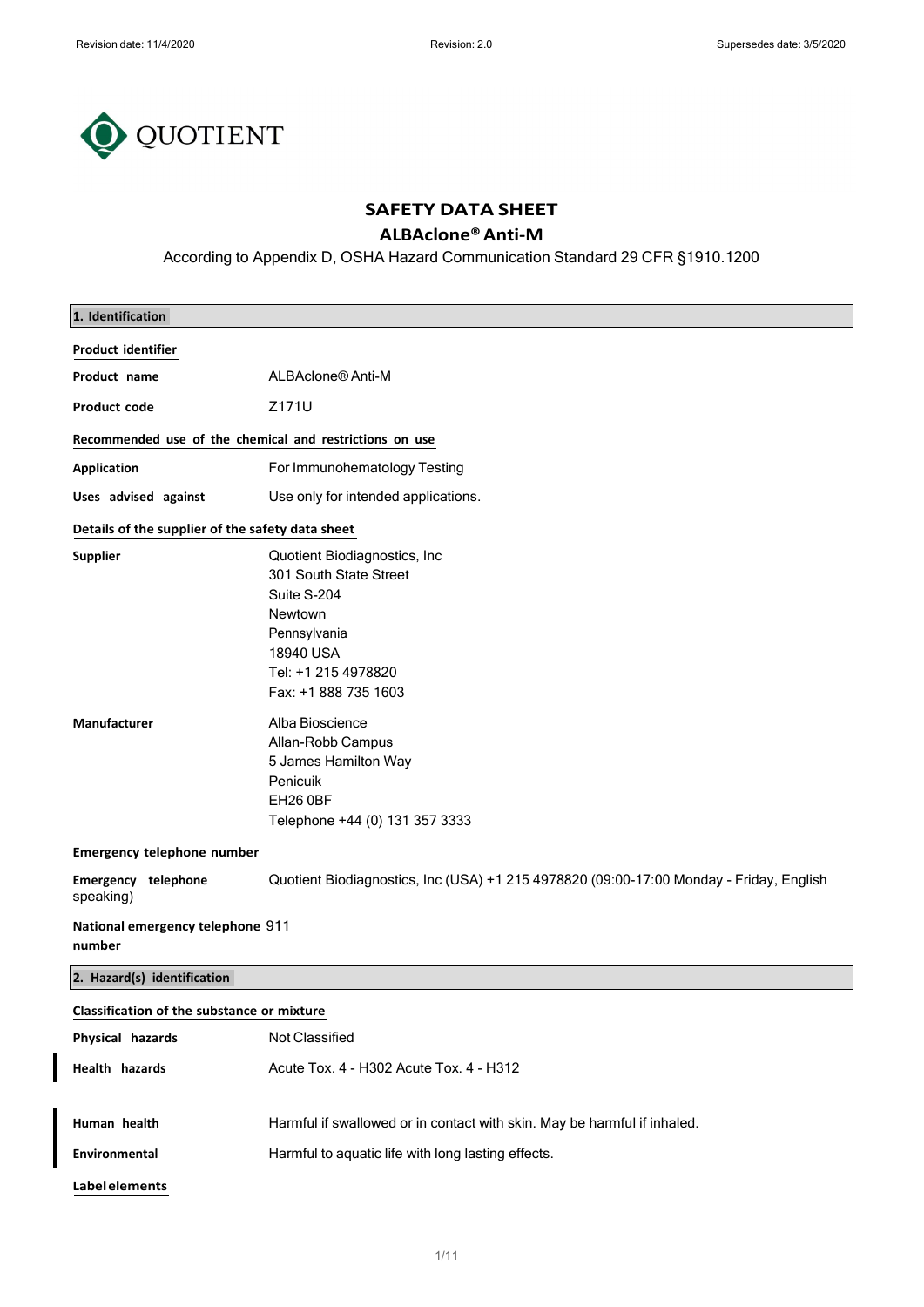#### Hazard symbols

| Signal word                       | Warning                                                                                                                                                                                                                                                                                                                                                                                                                                                                                                             |
|-----------------------------------|---------------------------------------------------------------------------------------------------------------------------------------------------------------------------------------------------------------------------------------------------------------------------------------------------------------------------------------------------------------------------------------------------------------------------------------------------------------------------------------------------------------------|
| Hazard statements                 | H302+H312 Harmful if swallowed or in contact with skin.                                                                                                                                                                                                                                                                                                                                                                                                                                                             |
| Precautionary statements          | P264 Wash contaminated skin thoroughly after handling.<br>P270 Do not eat, drink or smoke when using this product.<br>P280 Wear protective gloves/ protective clothing/ eye protection/ face protection.<br>P301+P312 If swallowed: Call a poison center/ doctor if you feel unwell.<br>P302+P352 If on skin: Wash with plenty of water.<br>P330 Rinse mouth.<br>P362+P364 Take off contaminated clothing and wash it before reuse.<br>P501 Dispose of contents/ container in accordance with national regulations. |
| Supplemental label<br>information | H412 Harmful to aquatic life with long lasting effects.<br>Avoid release to the environment.                                                                                                                                                                                                                                                                                                                                                                                                                        |
| <b>Contains</b>                   | SODIUM AZIDE                                                                                                                                                                                                                                                                                                                                                                                                                                                                                                        |

#### Other hazards

This product does not contain any substances classified as PBT or vPvB.

Sodium Azide may react with lead and copper plumbing to form highly explosive metal azides. No known test method can offer complete assurance that products derived from animal blood will not transmit infectious agents. Therefore, all blood derivatives should be considered potentially infectious. It is recommended that these reagents be handled using established good laboratory working practices.

| <b>Hazards not otherwise</b> | Contact with acids liberates very toxic gas. |
|------------------------------|----------------------------------------------|
| classified (HNOC)            |                                              |

3. Composition/information on ingredients

| $\leq 1\%$ |
|------------|
|            |
|            |
|            |
|            |
|            |
|            |
|            |
|            |
|            |
|            |
|            |
|            |

The full text for all hazard statements is displayed in Section 16.

Ingredient notes Contains monoclonal antibody in supernatant with preservatives.

4. First-aid measures

Description of first aid measures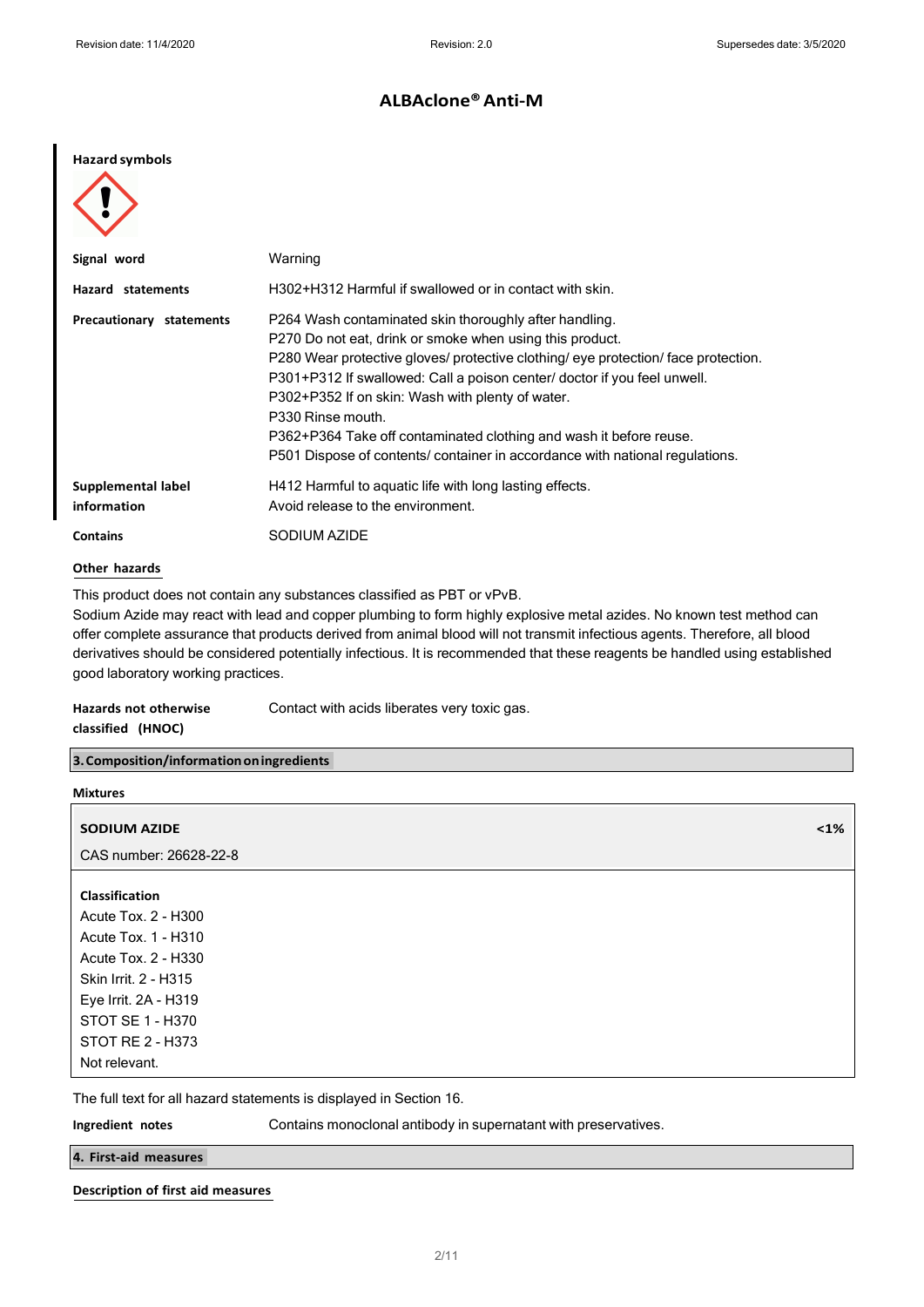| <b>General information</b>                            | Never give anything by mouth to an unconscious person. Show this Safety Data Sheet to the<br>medical personnel.                                                                                                                                                                                                                                          |
|-------------------------------------------------------|----------------------------------------------------------------------------------------------------------------------------------------------------------------------------------------------------------------------------------------------------------------------------------------------------------------------------------------------------------|
| <b>Inhalation</b>                                     | Move affected person to fresh air at once. If breathing stops, provide artificial respiration.<br>Keep affected person warm and at rest. Get medical attention immediately.                                                                                                                                                                              |
| Ingestion                                             | Do not induce vomiting. If vomiting occurs, the head should be kept low so that vomit does not<br>enter the lungs. Remove affected person from source of contamination. Rinse mouth<br>thoroughly with water. Move affected person to fresh air and keep warm and at rest in a<br>position comfortable for breathing. Get medical attention immediately. |
| Skin Contact                                          | Take off immediately all contaminated clothing and wash it before reuse. Wash skin<br>thoroughly with soap and water. Get medical attention if symptoms are severe or persist.                                                                                                                                                                           |
| Eye contact                                           | Remove any contact lenses and open eyelids wide apart. Rinse immediately with plenty of<br>water. Continue to rinse for at least 15 minutes. Get medical attention if symptoms are severe<br>or persist after washing.                                                                                                                                   |
| Injection                                             | Encourage bleeding and seek medical advice.                                                                                                                                                                                                                                                                                                              |
| Protection of first aiders                            | First aid personnel should wear appropriate protective equipment during any rescue.                                                                                                                                                                                                                                                                      |
|                                                       | Most important symptoms and effects, both acute and delayed                                                                                                                                                                                                                                                                                              |
| <b>Inhalation</b>                                     | Vapor may irritate respiratory system/lungs. May be harmful if inhaled.                                                                                                                                                                                                                                                                                  |
| Ingestion                                             | Harmful if swallowed. Hypotension (low blood pressure).                                                                                                                                                                                                                                                                                                  |
| Skin contact                                          | Liquid may irritate skin. Harmful in contact with skin.                                                                                                                                                                                                                                                                                                  |
| Eye contact                                           | Prolonged contact may cause redness and/or tearing. May cause eye irritation.                                                                                                                                                                                                                                                                            |
|                                                       | Indication of immediate medical attention and special treatment needed                                                                                                                                                                                                                                                                                   |
| Notes for the doctor                                  | Treat symptomatically.                                                                                                                                                                                                                                                                                                                                   |
| Specific treatments                                   | Move affected person to fresh air and keep warm and at rest in a position comfortable for<br>breathing. Keep affected person under observation. Effects may be delayed.                                                                                                                                                                                  |
| 5. Fire-fighting measures                             |                                                                                                                                                                                                                                                                                                                                                          |
| <b>Extinguishing media</b>                            |                                                                                                                                                                                                                                                                                                                                                          |
| Suitable extinguishing media                          | Use fire-extinguishing media suitable for the surrounding fire.                                                                                                                                                                                                                                                                                          |
| <b>Unsuitable extinguishing</b><br>media              | None known.                                                                                                                                                                                                                                                                                                                                              |
| Special hazards arising from the substance or mixture |                                                                                                                                                                                                                                                                                                                                                          |
| Specific hazards                                      | None known.                                                                                                                                                                                                                                                                                                                                              |
| <b>Hazardous combustion</b><br>products               | Thermal decomposition or combustion products may include the following substances: Oxides<br>of carbon. Nitrous gases (NOx). Toxic gases or vapors.                                                                                                                                                                                                      |
| <b>Advice for firefighters</b>                        |                                                                                                                                                                                                                                                                                                                                                          |
| <b>Protective actions during</b><br>firefighting      | Avoid breathing fire gases or vapors. Containers close to fire should be removed or cooled<br>with water. Control run-off water by containing and keeping it out of sewers and watercourses.<br>If risk of water pollution occurs, notify appropriate authorities.                                                                                       |
| Special protective equipment<br>for firefighters      | Wear positive-pressure self-contained breathing apparatus (SCBA) and appropriate protective<br>clothing.                                                                                                                                                                                                                                                 |
| 6. Accidental release measures                        |                                                                                                                                                                                                                                                                                                                                                          |

Personal precautions, protective equipment and emergency procedures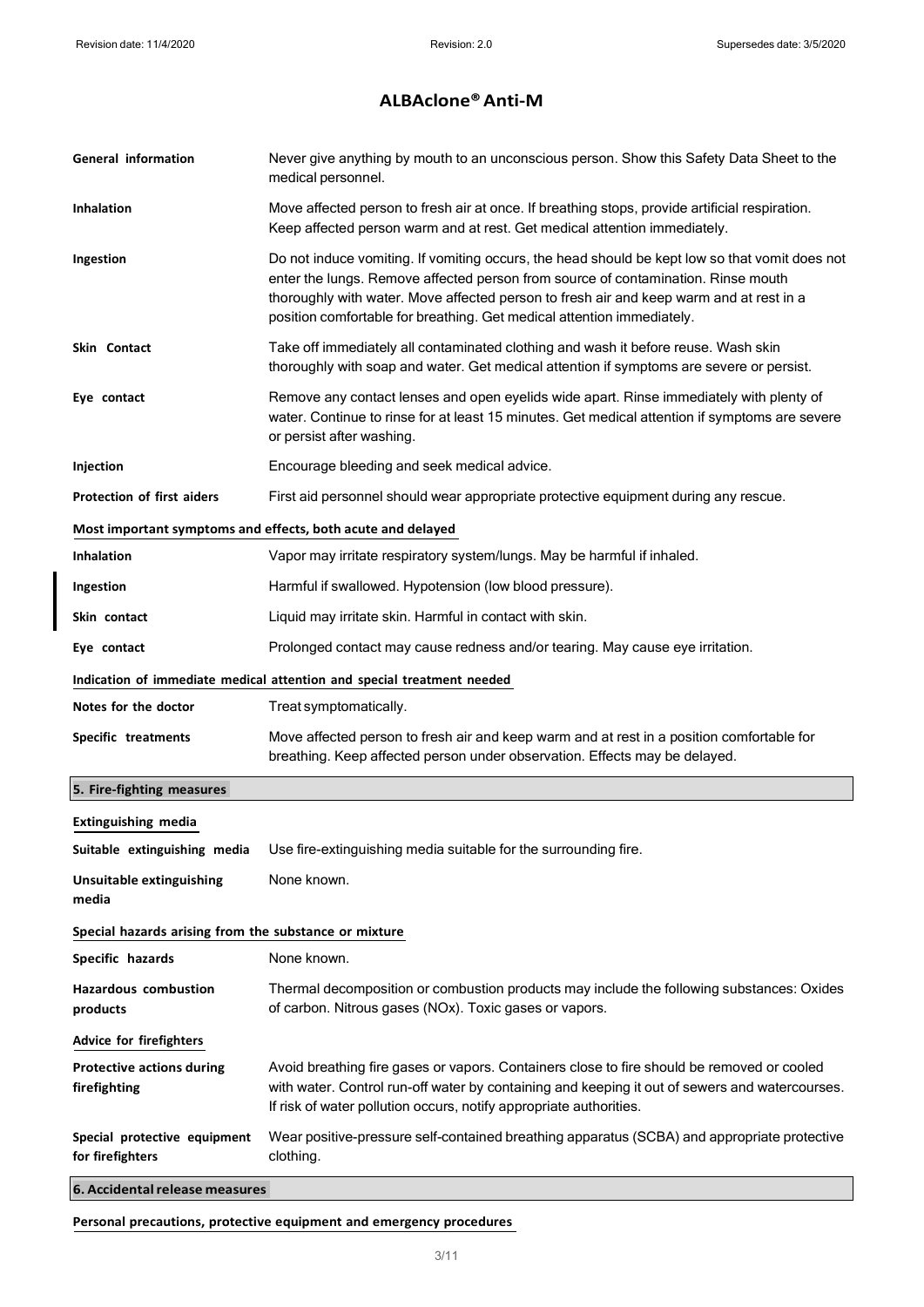|                                                      | For non-emergency personnel Keep unnecessary and unprotected personnel away from the spillage. Wear appropriate<br>clothing to prevent any possibility of skin contact. Do not touch or walk into spilled material.<br>For personal protection, see Section 8. Keep upwind to avoid inhalation of gases, vapors,<br>fumes and smoke. Avoid inhalation of vapors and spray/mists. Respiratory protection must be<br>used if the airborne contamination exceeds the recommended occupational exposure limit.<br>Provide adequate ventilation. If risk of water pollution occurs, notify appropriate authorities.<br>Handle all blood and materials in contact with blood as if capable of transmitting infectious<br>agents. It is recommended that blood and materials in contact with blood be handled using<br>established good laboratory practices.                                                                                                                                                                                                                                                                                                                                                                                                                                                                                                                                                                                                                                                                                                                                                                                                                                                                                                                                                                                                                                                                                                                                                                                                                                       |
|------------------------------------------------------|----------------------------------------------------------------------------------------------------------------------------------------------------------------------------------------------------------------------------------------------------------------------------------------------------------------------------------------------------------------------------------------------------------------------------------------------------------------------------------------------------------------------------------------------------------------------------------------------------------------------------------------------------------------------------------------------------------------------------------------------------------------------------------------------------------------------------------------------------------------------------------------------------------------------------------------------------------------------------------------------------------------------------------------------------------------------------------------------------------------------------------------------------------------------------------------------------------------------------------------------------------------------------------------------------------------------------------------------------------------------------------------------------------------------------------------------------------------------------------------------------------------------------------------------------------------------------------------------------------------------------------------------------------------------------------------------------------------------------------------------------------------------------------------------------------------------------------------------------------------------------------------------------------------------------------------------------------------------------------------------------------------------------------------------------------------------------------------------|
| For emergency responders                             | As above Wear protective clothing as described in Section 8 of this safety data sheet.                                                                                                                                                                                                                                                                                                                                                                                                                                                                                                                                                                                                                                                                                                                                                                                                                                                                                                                                                                                                                                                                                                                                                                                                                                                                                                                                                                                                                                                                                                                                                                                                                                                                                                                                                                                                                                                                                                                                                                                                       |
| <b>Environmental precautions</b>                     |                                                                                                                                                                                                                                                                                                                                                                                                                                                                                                                                                                                                                                                                                                                                                                                                                                                                                                                                                                                                                                                                                                                                                                                                                                                                                                                                                                                                                                                                                                                                                                                                                                                                                                                                                                                                                                                                                                                                                                                                                                                                                              |
| <b>Environmental precautions</b>                     | Avoid discharge into drains or watercourses or onto the ground. If risk of water pollution<br>occurs, notify appropriate authorities.                                                                                                                                                                                                                                                                                                                                                                                                                                                                                                                                                                                                                                                                                                                                                                                                                                                                                                                                                                                                                                                                                                                                                                                                                                                                                                                                                                                                                                                                                                                                                                                                                                                                                                                                                                                                                                                                                                                                                        |
| Methods and material for containment and cleaning up |                                                                                                                                                                                                                                                                                                                                                                                                                                                                                                                                                                                                                                                                                                                                                                                                                                                                                                                                                                                                                                                                                                                                                                                                                                                                                                                                                                                                                                                                                                                                                                                                                                                                                                                                                                                                                                                                                                                                                                                                                                                                                              |
| Methods for cleaning up                              | Provide adequate ventilation. Avoid contact with skin and eyes.<br>Small Spillages: Wipe up with an absorbent cloth and dispose of waste safely.<br>Large Spillages: Absorb in vermiculite, dry sand or earth and place into containers. Store<br>away from other materials. Clean contaminated surface thoroughly. Clean with disinfectants.<br>Sodium azide has been reported to form lead or copper azides in laboratory plumbing. These<br>azides are potentially explosive. To prevent build up, flush plumbing with a large volume of<br>water while disposing of these solutions in the sink.<br>Select a disinfectant that is effective against bloodborne infectious agents. Commercial<br>disinfectants must be used according to manufacturer directions. Disinfectants are typically<br>hazardous chemicals that react with many chemicals, materials and living tissues. Obtain and<br>review the manufacturer's safety information before using the disinfectant. This product<br>contains sodium azide, which reacts with acid to liberate hydrazoic acid, a very toxic gas.<br>Select a disinfectant with the following properties if disinfection of materials used to absorb a<br>large volume of spilled product is required:<br>- Do not use any chemical or product with a pH below 6 to disinfect waste that contains<br>sodium azide. Hydrazoic acid, a toxic gas, will be released when the pH is lower than 6.<br>- Do not use any chemical or product that contains mercury or any other metal to disinfect<br>waste that contains sodium azide. This will create metal azide compounds, which can be<br>highly explosive under pressure or shock (percussion).<br>- Select a disinfectant that does not bubble, effervesce or otherwise generate aerosols.<br>- Do not use excess disinfectant.<br>- Failure to follow manufacturer's directions may lead to unexpected reactions with the waste.<br>- Do not use a disinfectant if you do not have the proper facility, equipment and other<br>appropriate protective measures available to work with it safely. |
| Reference to other sections                          | For waste disposal, see Section 13.                                                                                                                                                                                                                                                                                                                                                                                                                                                                                                                                                                                                                                                                                                                                                                                                                                                                                                                                                                                                                                                                                                                                                                                                                                                                                                                                                                                                                                                                                                                                                                                                                                                                                                                                                                                                                                                                                                                                                                                                                                                          |
| 7. Handling and storage                              |                                                                                                                                                                                                                                                                                                                                                                                                                                                                                                                                                                                                                                                                                                                                                                                                                                                                                                                                                                                                                                                                                                                                                                                                                                                                                                                                                                                                                                                                                                                                                                                                                                                                                                                                                                                                                                                                                                                                                                                                                                                                                              |
| <b>Precautions for safe handling</b>                 |                                                                                                                                                                                                                                                                                                                                                                                                                                                                                                                                                                                                                                                                                                                                                                                                                                                                                                                                                                                                                                                                                                                                                                                                                                                                                                                                                                                                                                                                                                                                                                                                                                                                                                                                                                                                                                                                                                                                                                                                                                                                                              |
| <b>Usage precautions</b>                             | Handle as a potentially infectious material. Wear appropriate clothing to prevent any<br>possibility of skin contact. Avoid contact with skin and eyes. Avoid inhalation of vapors and<br>spray/mists. In case of insufficient ventilation, wear suitable respiratory equipment. Do not eat,<br>drink or smoke when using this product. Wash hands thoroughly after handling. Good                                                                                                                                                                                                                                                                                                                                                                                                                                                                                                                                                                                                                                                                                                                                                                                                                                                                                                                                                                                                                                                                                                                                                                                                                                                                                                                                                                                                                                                                                                                                                                                                                                                                                                           |

Conditions for safe storage, including any incompatibilities

personal hygiene procedures should be implemented.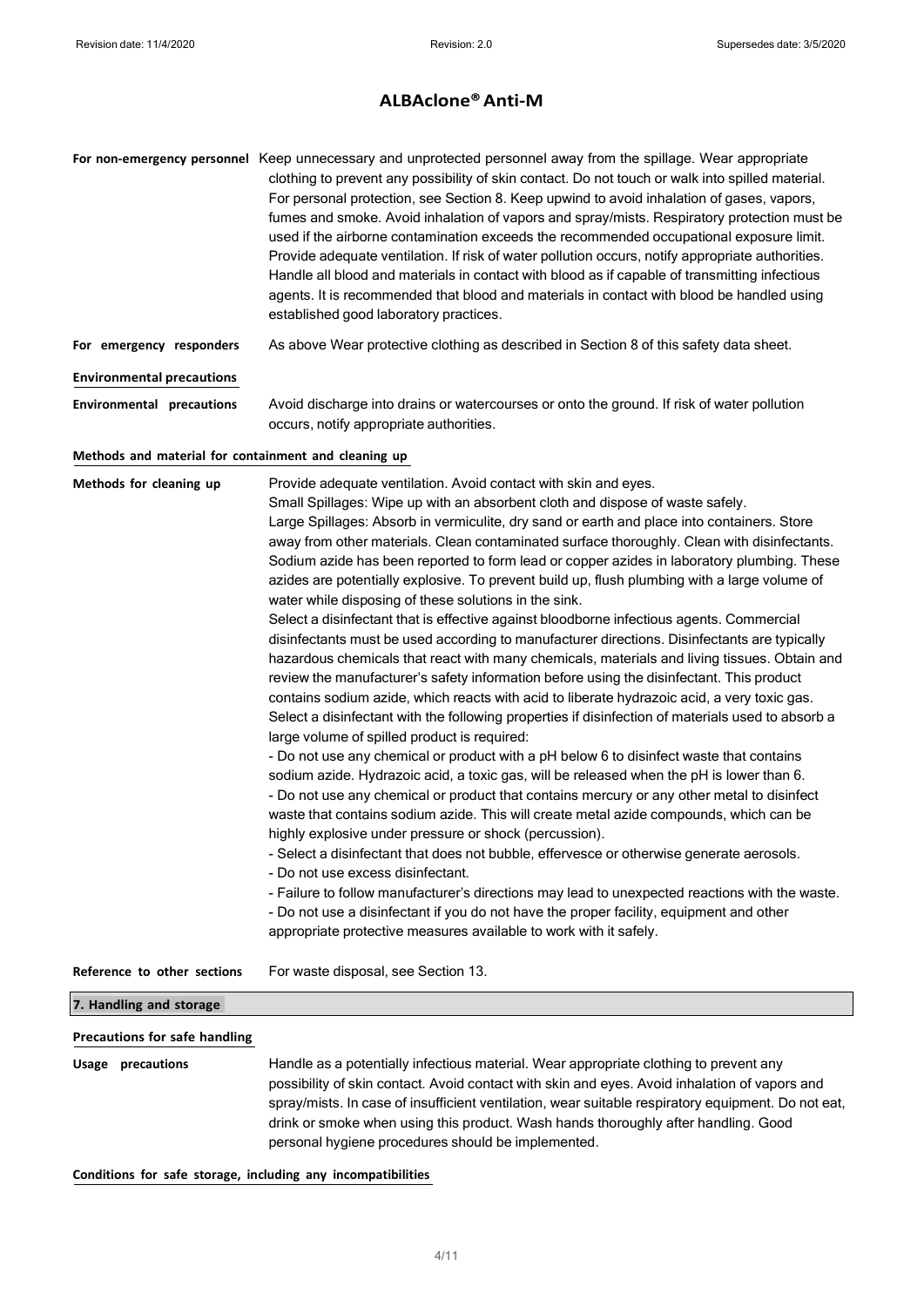Storage precautions Store in tightly-closed, original container in a dry, cool and well-ventilated place. Keep away from heat, hot surfaces, sparks, open flames and other ignition sources. No smoking. Protect from freezing and direct sunlight. Keep containers upright. Store away from incompatible materials (see Section 10). Avoid contact with oxidizing agents. Avoid contact with acids and alkalis. Specific end uses(s) Specific end use(s) The identified uses for this product are detailed in Section 1.

#### 8. Exposure controls/Personal protection

## Control parameters Occupational exposure limits SODIUM AZIDE Ceiling exposure limit: ACGIH 0.11 ppm as hydrazoic acid vapor A4 Ceiling exposure limit: ACGIH 0.29 mg/m<sup>3</sup> A4 ACGIH = American Conference of Governmental Industrial Hygienists.

A4 = Not Classifiable as a Human Carcinogen.

#### Biological limit values Not listed.

#### Exposure controls

#### Protective equipment

| Appropriate engineering<br>controls | Provide adequate general and local exhaust ventilation.                                                                                                                                                                                                                                                                                                                                                                                       |
|-------------------------------------|-----------------------------------------------------------------------------------------------------------------------------------------------------------------------------------------------------------------------------------------------------------------------------------------------------------------------------------------------------------------------------------------------------------------------------------------------|
| Eye/face protection                 | Eyewear complying with an approved standard should be worn if a risk assessment indicates<br>eye contact is possible. The following protection should be worn: Chemical splash goggles or<br>face shield. Personal protective equipment for eye and face protection should comply with<br>OSHA 1910.133.                                                                                                                                      |
| Hand protection                     | Chemical-resistant, impervious gloves complying with an approved standard should be worn if<br>a risk assessment indicates skin contact is possible. Wear protective gloves made of the<br>following material: Nitrile rubber. The most suitable glove should be chosen in consultation<br>with the glove supplier/manufacturer, who can provide information about the breakthrough<br>time of the glove material.                            |
| Other skin and body<br>protection   | Wear appropriate clothing to prevent skin contamination.                                                                                                                                                                                                                                                                                                                                                                                      |
| Hygiene measures                    | Wash at the end of each work shift and before eating, smoking and using the toilet. Wash<br>promptly with soap and water if skin becomes contaminated. Promptly remove any clothing<br>that becomes contaminated. Use appropriate skin cream to prevent drying of skin. When<br>using do not eat, drink or smoke. Do not smoke in work area. Provide eyewash station.                                                                         |
| Respiratory protection              | If ventilation is inadequate, suitable respiratory protection must be worn. Respiratory<br>protection complying with an approved standard should be worn if a risk assessment indicates<br>inhalation of contaminants is possible. Respiratory protection suitable for protection from<br>aerosol containing biological agents should be worn if there is a risk of aerosols being<br>generated and no local exhaust ventilation is possible. |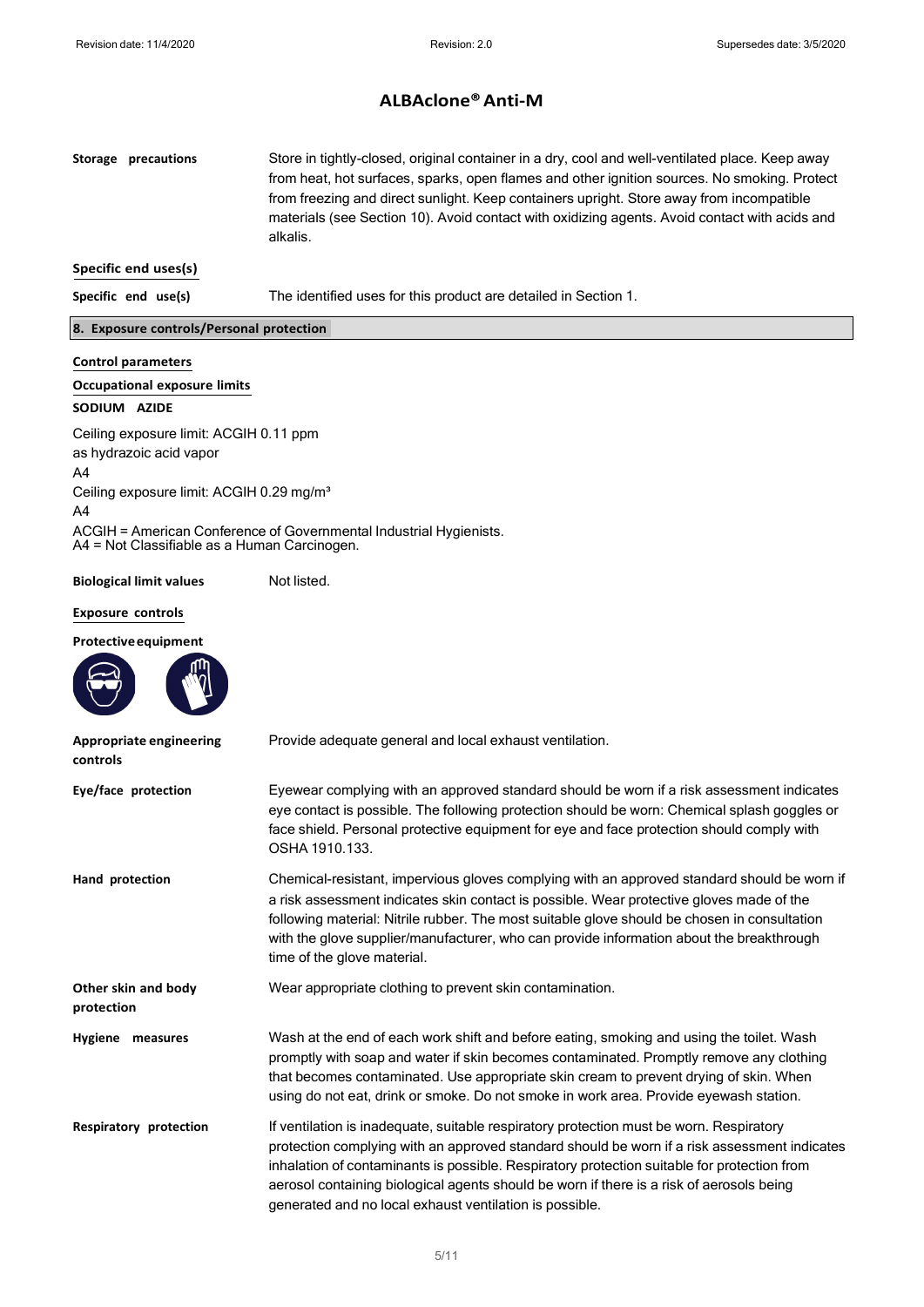## 9. Physical and chemical properties

| Information on basic physical and chemical properties |                                                                                                                                                       |  |
|-------------------------------------------------------|-------------------------------------------------------------------------------------------------------------------------------------------------------|--|
| Appearance                                            | Clear liquid.                                                                                                                                         |  |
| Color                                                 | Clear/Straw coloured solution                                                                                                                         |  |
| Odor                                                  | No characteristic odor.                                                                                                                               |  |
| Odor threshold                                        | Not applicable.                                                                                                                                       |  |
| pН                                                    | pH (concentrated solution): 8.45 - 8.55                                                                                                               |  |
| <b>Melting point</b>                                  | Not available.                                                                                                                                        |  |
| Initial boiling point and range Not available.        |                                                                                                                                                       |  |
| Flash point                                           | Not applicable.                                                                                                                                       |  |
| <b>Evaporation rate</b>                               | Not available.                                                                                                                                        |  |
| Flammability (solid, gas)                             | Not applicable.                                                                                                                                       |  |
| Upper/lower flammability or<br>explosive limits       | Not applicable.                                                                                                                                       |  |
| Vapor pressure                                        | Not available.                                                                                                                                        |  |
| Vapor density                                         | Not available.                                                                                                                                        |  |
| Relative density                                      | Not available.                                                                                                                                        |  |
| <b>Bulk density</b>                                   | Not applicable.                                                                                                                                       |  |
| Solubility(ies)                                       | Not available.                                                                                                                                        |  |
| <b>Partition coefficient</b>                          | No information available.                                                                                                                             |  |
| Auto-ignition temperature                             | Not applicable.                                                                                                                                       |  |
| <b>Decomposition Temperature</b>                      | No information available.                                                                                                                             |  |
| <b>Viscosity</b>                                      | Not available.                                                                                                                                        |  |
| <b>Explosive properties</b>                           | Not considered to be explosive.                                                                                                                       |  |
| <b>Oxidizing properties</b>                           | There are no chemical groups present in the product that are associated with oxidizing<br>properties.                                                 |  |
| <b>Comments</b>                                       | Information declared as "Not available" or "Not applicable" is not considered to be relevant to<br>the implementation of the proper control measures. |  |
| Volatile organic compound                             | No information available.                                                                                                                             |  |
| 10. Stability and reactivity                          |                                                                                                                                                       |  |
| Reactivity                                            | There are no known reactivity hazards associated with this product.                                                                                   |  |
| <b>Stability</b>                                      | Stable at normal ambient temperatures.                                                                                                                |  |
| Possibility of hazardous<br>reactions                 | Contact with acids liberates very toxic gas. may form highly explosive metal azides if it reacts<br>with lead, copper, silver or brass.               |  |
| Conditions to avoid                                   | Avoid heat, flames and other sources of ignition. Avoid exposure to high temperatures or<br>direct sunlight.                                          |  |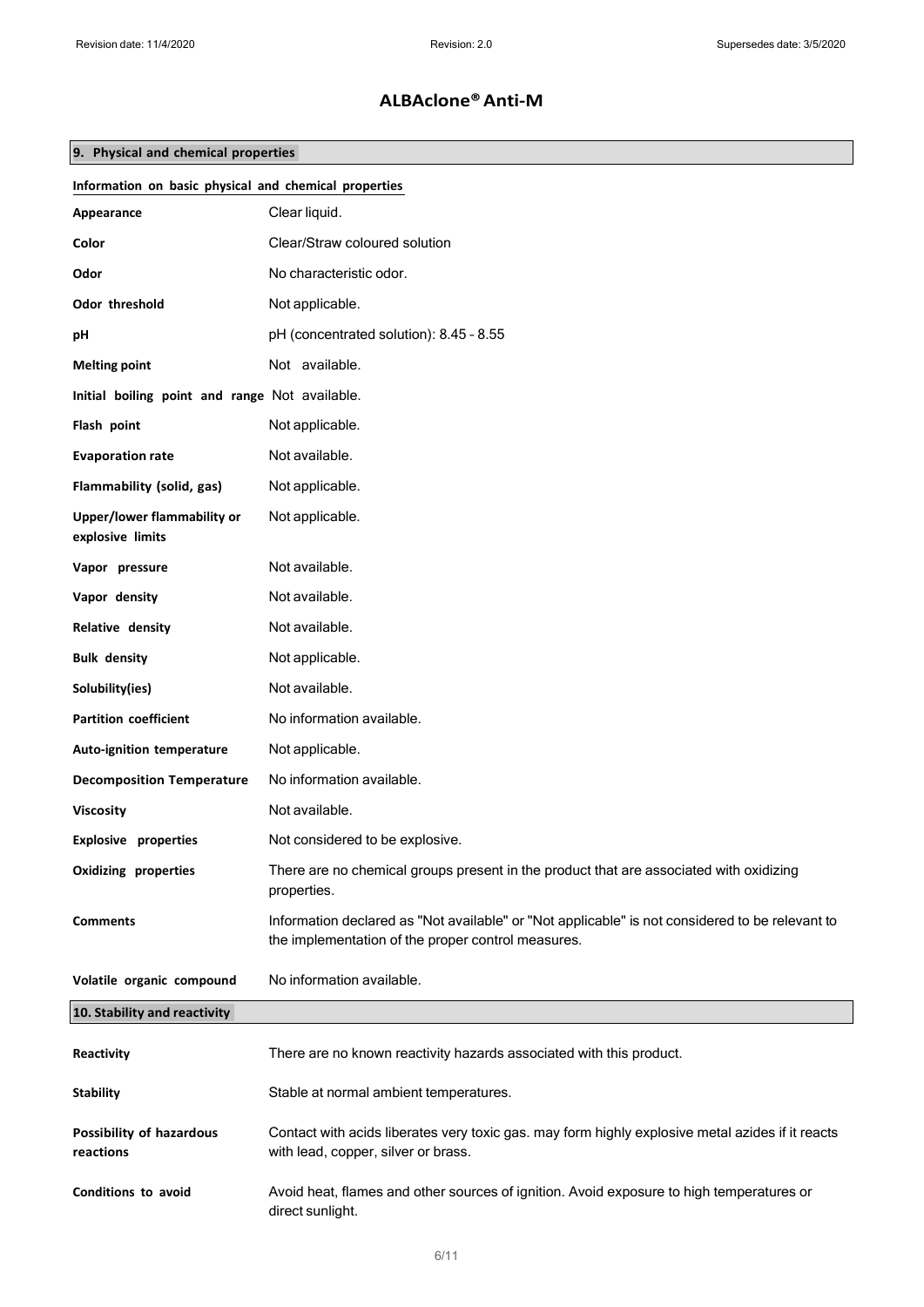$\overline{\phantom{a}}$ 

 $\overline{\phantom{a}}$ 

 $\overline{\phantom{a}}$ 

# ALBAclone® Anti-M

| <b>Materials to avoid</b>                                     | Strong oxidizing agents. Strong alkalis. Strong acids. Some metals. Copper. Lead. Silver.<br>brass                                                                            |
|---------------------------------------------------------------|-------------------------------------------------------------------------------------------------------------------------------------------------------------------------------|
| Hazardous decomposition<br>products                           | Thermal decomposition or combustion products may include the following substances: Toxic<br>gases or vapors. Nitrous gases (NOx). Carbon monoxide (CO). Carbon dioxide (CO2). |
| 11. Toxicological information                                 |                                                                                                                                                                               |
| Information on toxicological effects                          |                                                                                                                                                                               |
| <b>Acute toxicity - oral</b>                                  |                                                                                                                                                                               |
| Notes (oral LD <sub>50</sub> )                                | Harmful if swallowed.                                                                                                                                                         |
| ATE oral (mg/kg)                                              | 500.0                                                                                                                                                                         |
| Acute toxicity - dermal                                       |                                                                                                                                                                               |
| Notes (dermal LD <sub>50</sub> )                              | Harmful in contact with skin.                                                                                                                                                 |
| ATE dermal (mg/kg)                                            | 1,100.0                                                                                                                                                                       |
| <b>Acute toxicity - inhalation</b>                            |                                                                                                                                                                               |
| Notes (inhalation LC <sub>50</sub> )                          | May be harmful if inhaled.                                                                                                                                                    |
| <b>ATE inhalation (dusts/mists</b><br>mg/l)                   | 10.8                                                                                                                                                                          |
| Skin corrosion/irritation                                     |                                                                                                                                                                               |
| Skin corrosion/irritation                                     | Based on available data the classification criteria are not met.                                                                                                              |
| Serious eye damage/irritation                                 |                                                                                                                                                                               |
| Serious eye damage/irritation                                 | Based on available data the classification criteria are not met.                                                                                                              |
| <b>Respiratory sensitization</b><br>Respiratory sensitization | Based on available data the classification criteria are not met.                                                                                                              |
| Skin sensitization<br>Skin sensitization                      | Based on available data the classification criteria are not met.                                                                                                              |
| Germ cell mutagenicity<br>Genotoxicity - in vitro             | Based on available data the classification criteria are not met.                                                                                                              |
| Carcinogenicity                                               |                                                                                                                                                                               |
| Carcinogenicity                                               | Based on available data the classification criteria are not met.                                                                                                              |
| Reproductive toxicity                                         | Reproductive toxicity - fertility Based on available data the classification criteria are not met.                                                                            |
| Specific target organ toxicity - single exposure              |                                                                                                                                                                               |
| STOT - single exposure                                        | Based on available data the classification criteria are not met.                                                                                                              |
| Specific target organ toxicity - repeated exposure            |                                                                                                                                                                               |
| STOT - repeated exposure                                      | Based on available data the classification criteria are not met.                                                                                                              |
| <b>Aspiration hazard</b>                                      |                                                                                                                                                                               |
| Aspiration hazard                                             | Based on available data the classification criteria are not met.                                                                                                              |
| Inhalation                                                    | No significant hazard at normal ambient temperatures. Vapor may irritate respiratory<br>system/lungs. May be harmful if inhaled.                                              |
| Ingestion                                                     | Harmful if swallowed. Hypotension (low blood pressure).                                                                                                                       |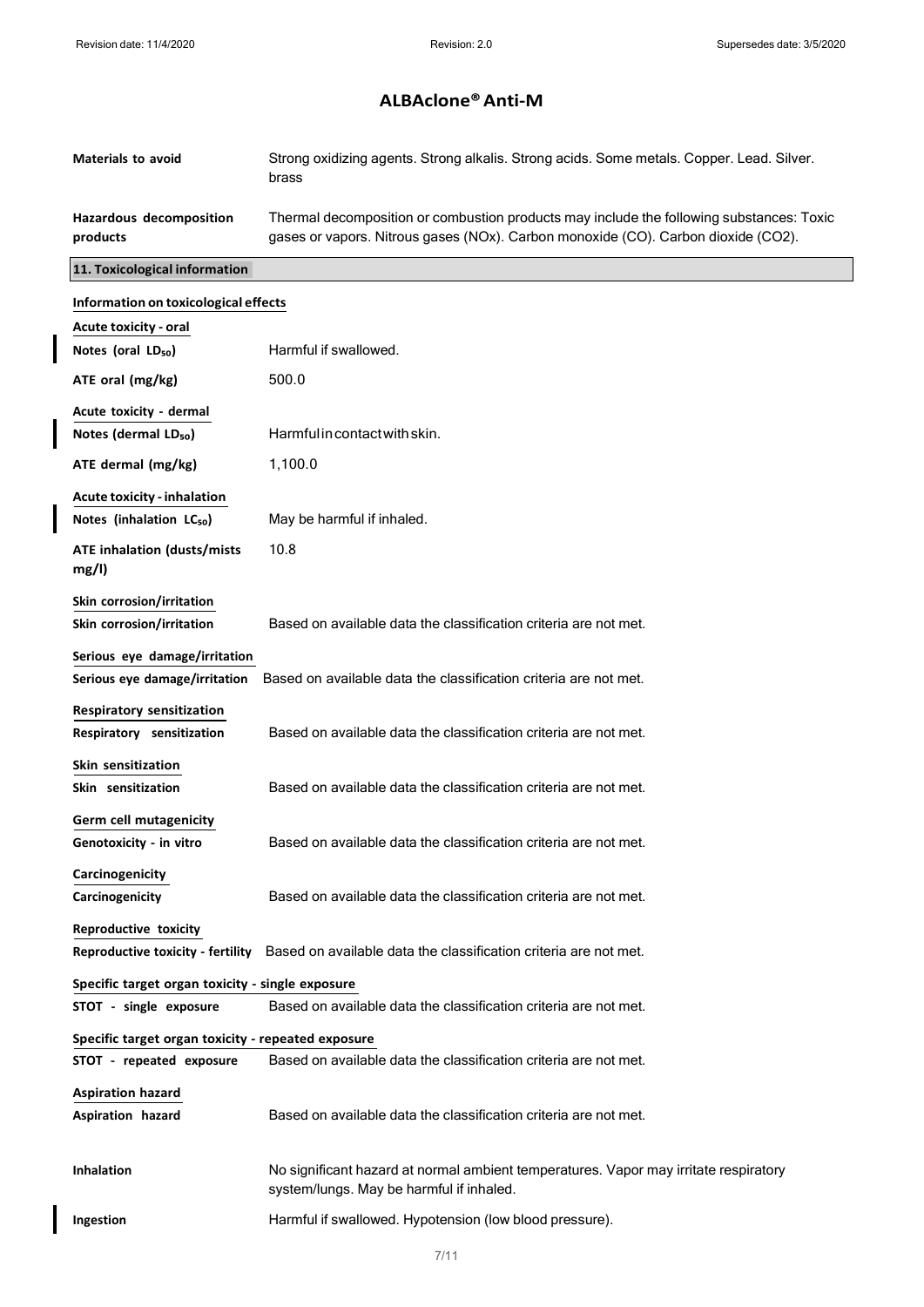$\overline{\phantom{a}}$ 

# ALBAclone® Anti-M

| Skin Contact                                    | Liquid may irritate skin. Harmful in contact with skin. Contains components which may<br>penetrate the skin.                   |
|-------------------------------------------------|--------------------------------------------------------------------------------------------------------------------------------|
| Eye contact                                     | May irritate eyes.                                                                                                             |
| Route of exposure                               | Skin and/or eye contact Inhalation Ingestion                                                                                   |
| Target Organs                                   | Respiratory system, lungs Skin Eyes Heart & cardiovascular system Nervous system Brain                                         |
| 12. Ecological information                      |                                                                                                                                |
| <b>Ecotoxicity</b>                              | Harmful to aquatic life with long lasting effects.                                                                             |
| Acute aquatic toxicity<br>Acute toxicity - fish | Not known.                                                                                                                     |
| Acute toxicity - aquatic<br>invertebrates       | Not known.                                                                                                                     |
| Acute toxicity - aquatic plants Not known.      |                                                                                                                                |
| Ecological information on ingredients.          |                                                                                                                                |
|                                                 | <b>SODIUM AZIDE</b>                                                                                                            |
| Acute aquatic toxicity                          |                                                                                                                                |
| Acute toxicity - aquatic<br>plants              | LC <sub>50</sub> , 96 hours: 0.35 mg/l, Selenastrum capricornutum                                                              |
| Persistence and degradability                   |                                                                                                                                |
| Persistence and degradability                   | There are no data on the degradability of this product.                                                                        |
| Bioaccumulative potential                       |                                                                                                                                |
| <b>Bio-Accumulative Potential</b>               | No data available on bioaccumulation.                                                                                          |
| <b>Partition coefficient</b>                    | No information available.                                                                                                      |
| <b>Mobility in soil</b>                         |                                                                                                                                |
| Mobility                                        | Not available.                                                                                                                 |
| Other adverse effects                           |                                                                                                                                |
| Other adverse effects                           | Avoid releasing into the environment.                                                                                          |
| 13. Disposal considerations                     |                                                                                                                                |
| Waste treatment methods                         |                                                                                                                                |
| <b>General information</b>                      | When handling waste, the safety precautions applying to handling of the product should be<br>considered.                       |
| Disposal methods                                | Dispose of waste to licensed waste disposal site in accordance with the requirements of the<br>local Waste Disposal Authority. |
| 14. Transport information                       |                                                                                                                                |
| General                                         | The product is not covered by international regulations on the transport of dangerous goods<br>(IMDG, IATA, DOT).              |
| UN Number                                       |                                                                                                                                |
| UN No. (International)                          | Not applicable.                                                                                                                |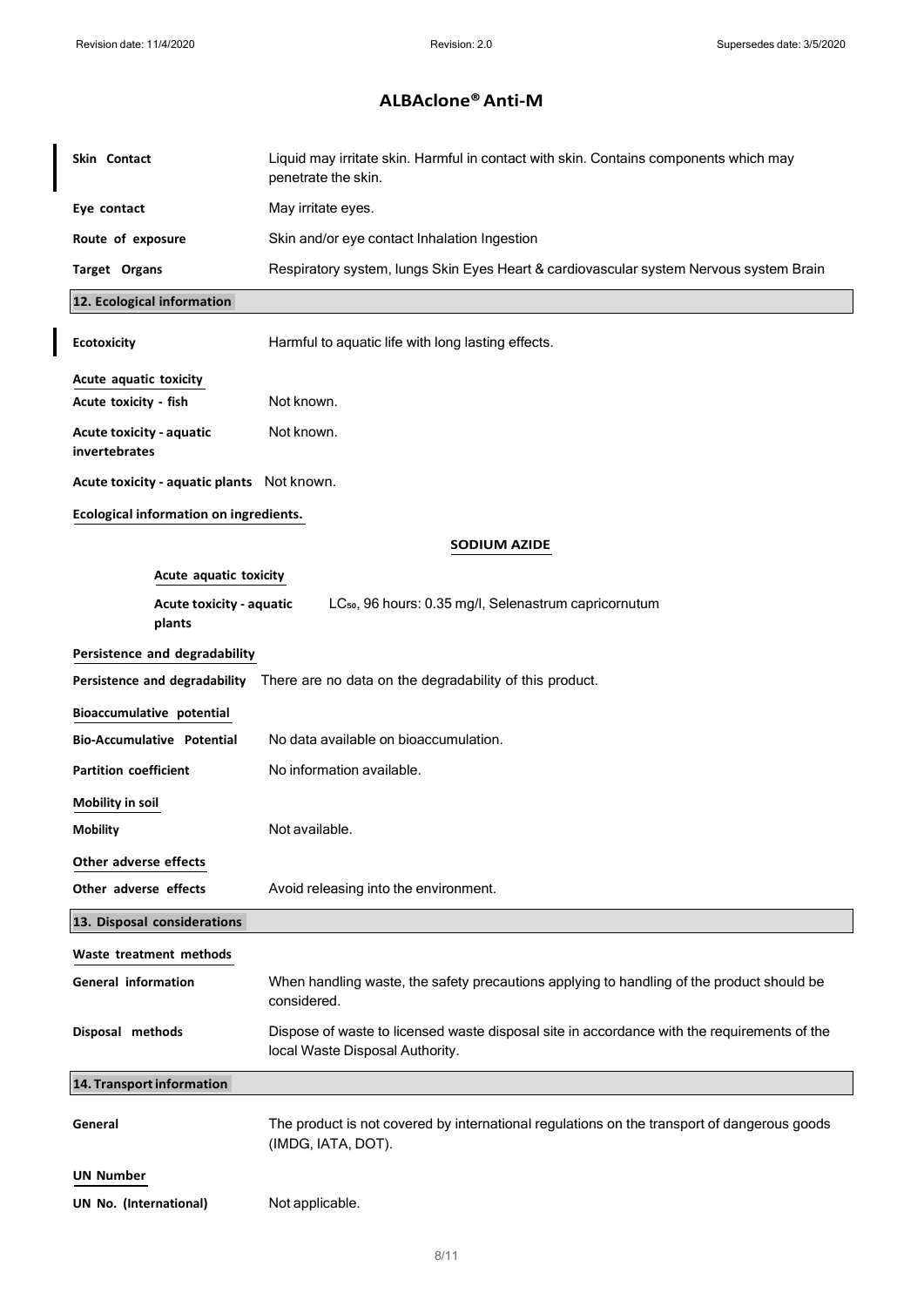| UN No. (DOT)                                                                   | Not applicable.                                                                       |
|--------------------------------------------------------------------------------|---------------------------------------------------------------------------------------|
| UN proper shipping name                                                        |                                                                                       |
| Proper shipping name<br>(International)                                        | Not applicable.                                                                       |
| Proper shipping name (DOT)                                                     | Not applicable.                                                                       |
| <b>Transport hazard class(es)</b>                                              |                                                                                       |
| <b>Transport Labels</b><br>(International)                                     | No transport warning sign required.                                                   |
| <b>DOTtransport labels</b><br>No transport warning sign required.              |                                                                                       |
| Packing group                                                                  |                                                                                       |
| <b>Packing group (International)</b>                                           | Not applicable.                                                                       |
| DOT packing group                                                              | Not applicable.                                                                       |
| <b>Environmental hazards</b>                                                   |                                                                                       |
| <b>Environmentally Hazardous Substance</b><br>No.                              |                                                                                       |
| Special precautions for user                                                   |                                                                                       |
| Not applicable.                                                                |                                                                                       |
| DOT TIH Zone                                                                   | Not applicable.                                                                       |
| Transport in bulk according to<br>Annex II of MARPOL 73/78<br>and the IBC Code | Not applicable.                                                                       |
| 15. Regulatory information                                                     |                                                                                       |
| National regulations                                                           | Globally Harmonized System of Classification and Labelling of Chemicals (GHS)         |
| <b>US Federal Regulations</b>                                                  |                                                                                       |
|                                                                                | SARA Section 302 Extremely Hazardous Substances Tier II Threshold Planning Quantities |
| SODIUM AZIDE<br>1%                                                             |                                                                                       |
|                                                                                | CERCLA/Superfund, Hazardous Substances/Reportable Quantities (EPA)                    |
| SODIUM AZIDE<br>1%                                                             |                                                                                       |
|                                                                                | SARA Extremely Hazardous Substances EPCRA Reportable Quantities                       |
| SODIUM AZIDE<br>1%                                                             |                                                                                       |
| <b>US State Regulations</b>                                                    |                                                                                       |
| California Directors List of Hazardous Substances                              |                                                                                       |
| SODIUM AZIDE<br>1%                                                             |                                                                                       |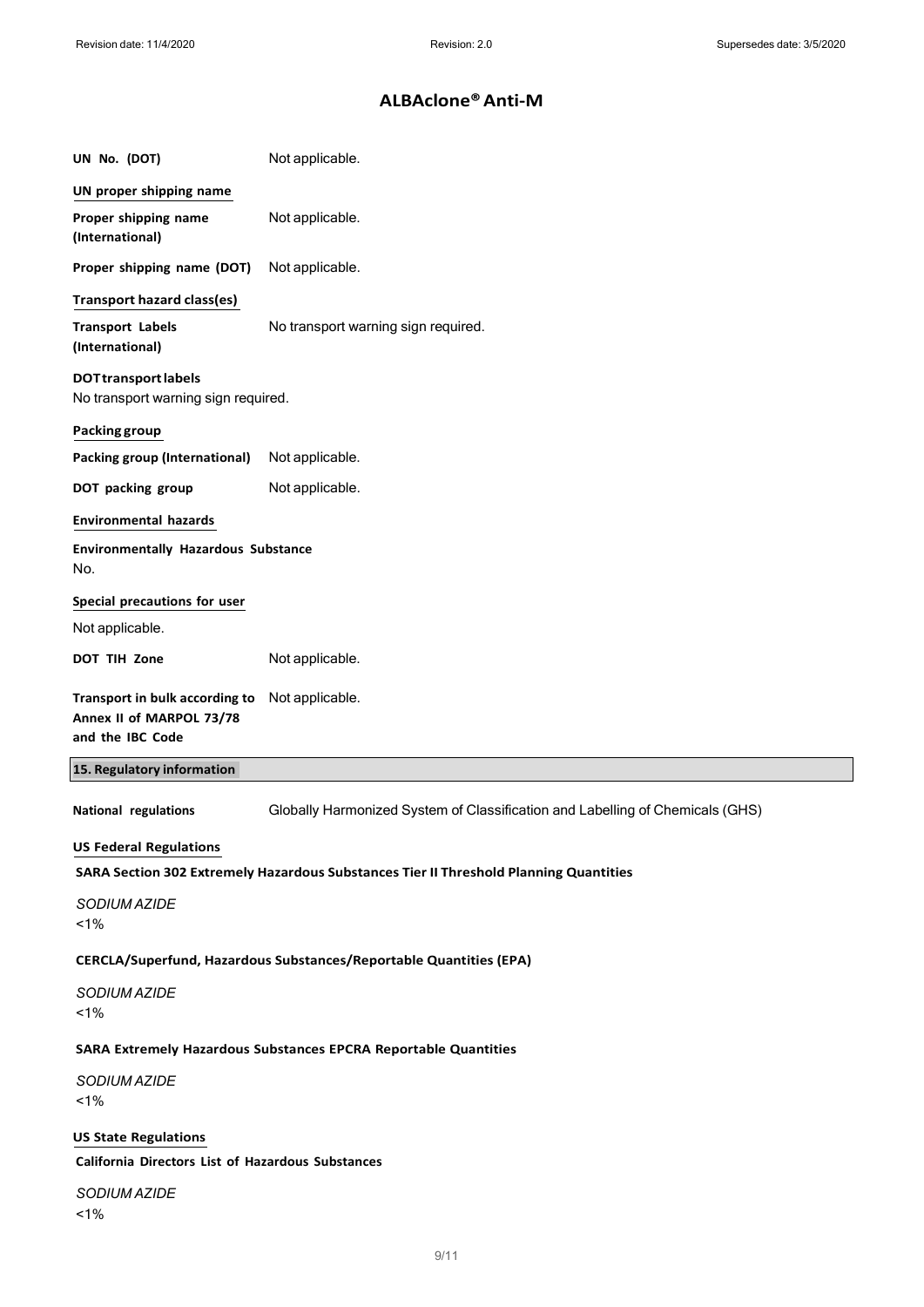#### Rhode Island "Right To Know" List

SODIUM AZIDE <1%

#### Minnesota "Right To Know" List

SODIUM AZIDE <1%

New Jersey "Right To Know" List

#### SODIUM AZIDE <1%

#### Pennsylvania "Right To Know" List

#### SODIUM AZIDE

<1%

#### Inventories

### Canada - DSL/NDSL

16. Other information

All the ingredients are listed or exempt. DSL NDSL

#### US - TSCA

All the ingredients are listed or exempt.

| <b>10. Other Information</b>                                |                                                                                                                                                                                                                                                                                                                                                                                                                                                                                                                                                                                                                                                                                                                                                           |  |
|-------------------------------------------------------------|-----------------------------------------------------------------------------------------------------------------------------------------------------------------------------------------------------------------------------------------------------------------------------------------------------------------------------------------------------------------------------------------------------------------------------------------------------------------------------------------------------------------------------------------------------------------------------------------------------------------------------------------------------------------------------------------------------------------------------------------------------------|--|
| Abbreviations and acronyms<br>used in the safety data sheet | CAS: Chemical abstracts service.<br>PBT: Persistent, bioaccumulative and toxic substance.<br>vPvB: Very persistent and very bioaccumulative.                                                                                                                                                                                                                                                                                                                                                                                                                                                                                                                                                                                                              |  |
|                                                             | ATE: Acute toxicity estimate.<br>LC <sub>50</sub> : Lethal concentration to 50 % of a test population.<br>LD <sub>50</sub> : Lethal dose to 50% of a test population (median lethal dose).<br>EC <sub>50</sub> : 50% of maximal effective concentration.<br>IMDG: International maritime dangerous goods.<br>IATA: International air transport association.<br>TDG: The transport of dangerous goods act<br>UN: United Nations.<br>MARPOL 73/78: International convention for the prevention of pollution from ships, 1973 as<br>modified by the protocol of 1978.<br>IBC: International code for the construction and equipment of ships carrying dangerous<br>chemicals in bulk (International bulk chemical code).<br>GHS: Globally harmonized system. |  |
| <b>Classification abbreviations</b><br>and acronyms         | Acute Tox. = Acute toxicity<br>Aquatic Acute = Hazardous to the aquatic environment (acute)<br>Aquatic Chronic = Hazardous to the aquatic environment (chronic)<br>Eye Irrit. = Eye irritation<br>Skin Irrit. = Skin irritation<br>STOT RE = Specific target organ toxicity-repeated exposure                                                                                                                                                                                                                                                                                                                                                                                                                                                             |  |

STOT SE = Specific target organ toxicity-single exposure